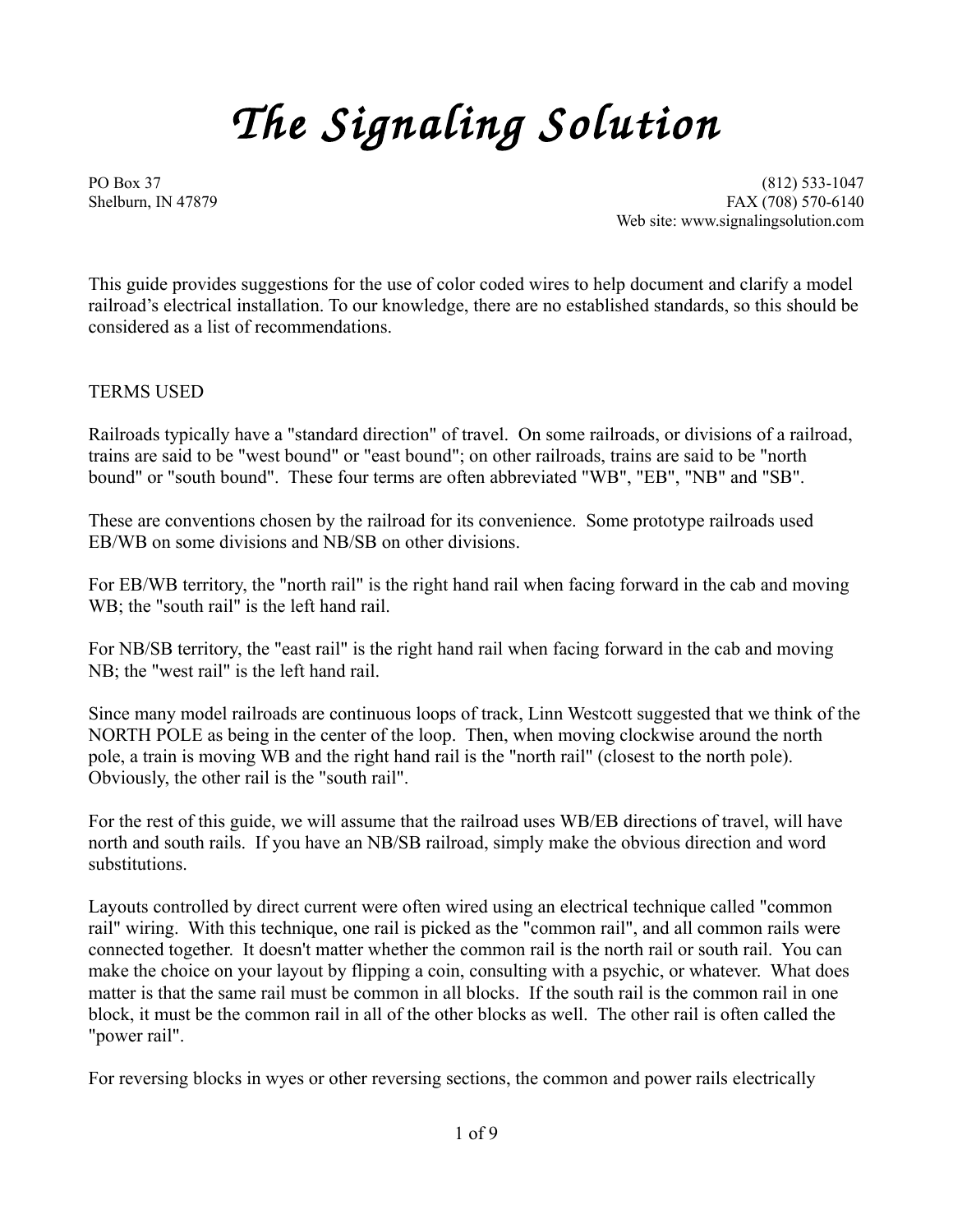change sides depending on the direction setting of the block. This means that the choice for the common and power rails of the reversing block must always match the rails of the non-reversing block that the train is moving in to or out of. That's why there will always be an extra DPDT toggle switch somewhere in the layout wiring for DC or AC controlled layouts whenever there is a reversing section.

With DCC, automatic polarity control can be used. The extra "reversing switch" is still present, but it's often an electronic circuit within a booster or other device.

When a layout uses common rail wiring, the electrical point where all the common rails connect is called "layout common". This is often called a "ground" connection, but it doesn't have to be connected to a buried water pipe or copper stake driven into the ground. It is simply a voltage reference level, thought of a zero volts. Other voltages within the layout are measured with reference to the layout common or ground.

All the block common rails are connected to that point, and one output of each cab is also connected to that point. The "point" is usually a relatively heavy "bus wire" that is routed everywhere beneath the layout. That way, it's close to every block and can easily be connected using a somewhat lighter gauge wire to the block's common rail. The reason the layout common is a heavy gauge wire is that it carries the current of all trains. Lighter gauge wire can be used for the power rails since it only carries the current for the one train that's in its block.

Trains are often detected by using an electronic circuit that monitors the electrical current going to a block. If there's no current, there's no train present, and the block is vacant. If there's any current, there is a train present, and the block is occupied. This is called "current detection", and has the advantage that it can detect a train anywhere within a block. Other forms of detection, such as optical or magnetic, can only "see" the train when it's physical at the detector. To "see" a train everywhere in a block, you need many such detectors, spaced closer together than the length of the shortest car or engine you operate. Optical or magnetic detectors are very handy to see if a train is at a specific location, such as at the end of a hidden siding or just before the fouling point of a hidden switch. We won't be considering optical or magnetic detectors further in this guide.

Current detection circuits are wired between the layout common connection and each detected block's common rail. In such cases, the common rail for a block may also be called the "detection rail".

Note also that, for DCC controlled layouts, BOTH rails are really "common rails" in that one rail of each block is connected to the "RAIL A" output of the booster, and the other rail of each block is connected to the "RAIL B" output of the booster. For DCC layouts, the terms "layout common", "common rail" or "detection rail" don't change. You will still pick either the north rail or the south rail as the "common rail" or "detection rail", and can connect it to either the "RAIL A" or "RAIL B" booster output.

For DCC layouts with multiple boosters, two different wiring approaches can be used. The most common is to have the track territory powered by a booster totally isolated from all other booster territories. Within each booster territory, there is a "common rail" and a "power rail", but these rails do not connect to corresponding rails in other booster territories. Boosters connected this way have a special common connection, independent of the rail connections that must be tied together.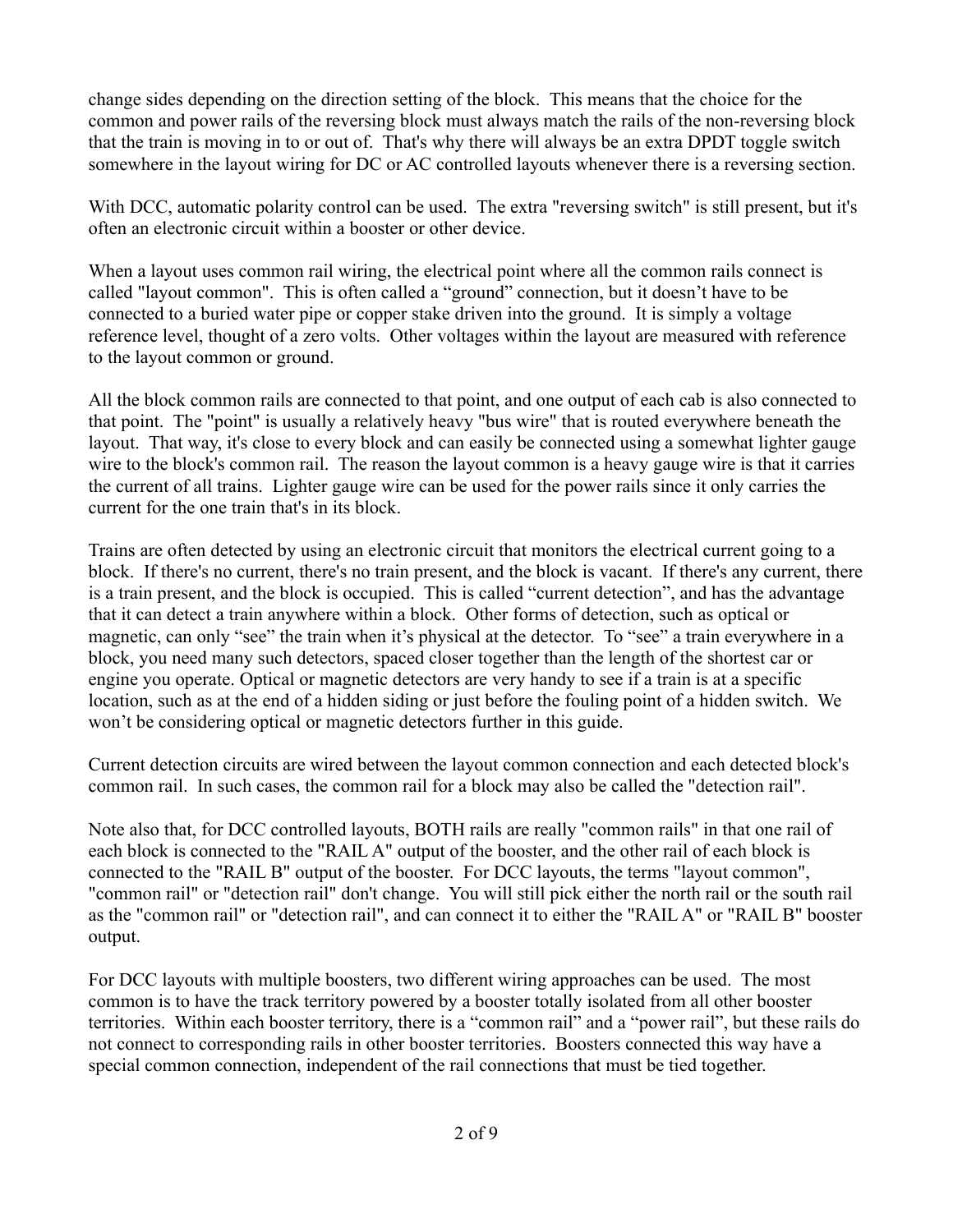The other approach is to connect one output of every booster together and create a layout wide "common rail", just as is done with DC wired layouts. Boosters connected this way must have internal optical isolation from the control bus that connects them to the command station. The only permitted booster-to-booster connection is the common rail connections on the booster outputs.

| <b>TRACK WIRING - train detection not used</b> |              |
|------------------------------------------------|--------------|
| Connection                                     | Color        |
| <b>POWER RAIL</b>                              | <b>RED</b>   |
| <b>COMMON RAIL</b>                             | <b>GREEN</b> |

| <b>TRACK WIRING - train detection used</b> |                                                              |
|--------------------------------------------|--------------------------------------------------------------|
| <b>POWER RAIL</b>                          | <b>RED</b>                                                   |
| <b>LAYOUT COMMON</b>                       | <b>GREEN</b>                                                 |
| <b>COMMON RAIL</b>                         | BLACK (connected directly to layout common)                  |
| <b>DETECTION RAIL</b>                      | BROWN (connected from detection rail to<br>detector circuit) |

## SIGNAL WIRING

This covers wires between the signal controller circuit board and the physical signal itself. Any single signal head normally displays three aspects: clear (green), approach (yellow) and stop (red). Obviously, for position light signal heads that only use yellow lamps or LED's, you can associate each combination of lights with one of the 'normal' aspects. There are five basic types of signal heads used in north America: color light (CL), position light (PL), color position light (CPL), searchlight (SL), and semaphore.

Position light and color position light signal heads can sometimes display a fourth aspect for which the upper left, center and lower right lamps are lit. We will call this fourth aspect "lunar" for lack of a better term.

Whether these aspects are continuously on or flashing is not important for our purposes here. That's a function determined by the signal controller circuit.

Signal heads normally require very little current, especially when LED's are used. This makes it very convenient to use 4-conductor modular phone cord to make the connections between the signal head and control board. I'm refering to the "flat" modular cord, not the round phone cord. The flat cord is much easier to use.

For signal heads that display four aspects, I recommend 6-conductor modular phone cord. One of the six wires will be a spare.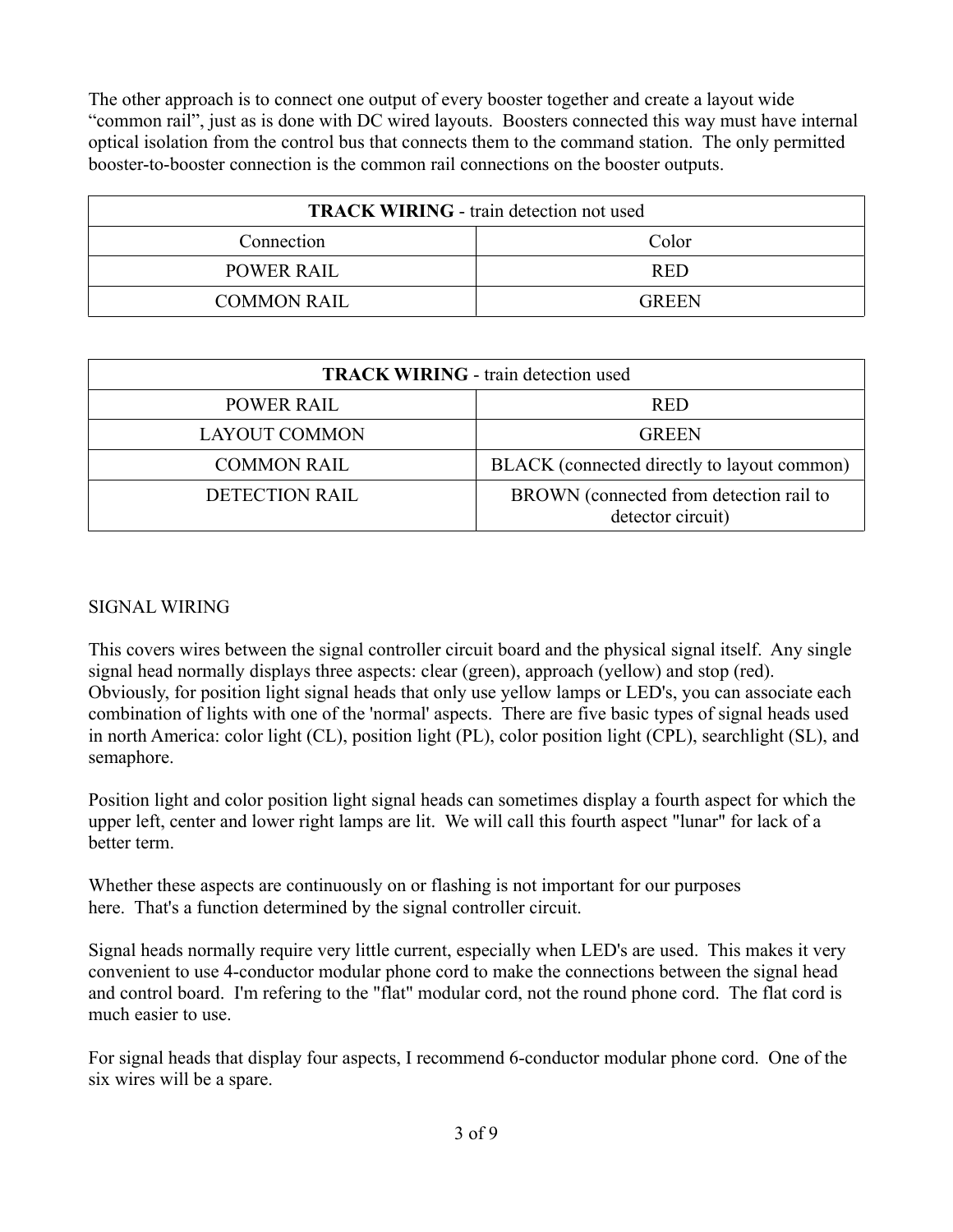All of the signal heads I've used have one "common" wire, and one additional wire per aspect. Depending on brand, the common connection will either connect to a positive voltage such as +5 or +12 volts DC, or will connect to the circuit common (ground). The aspect wires will connect to the opposite level. The choice here depends on brand of signal; the signal controller board must also be able to handle the signal head. Some signal controllers can only operate common ground heads; others can only handle positive common heads. The Signaling Solution Master Signal Controller (MSC) can handle either type.

The above relates specifically to color light, position light and color position light signals. Searchlight signal heads are different, and there are two different types of searchlight heads.

The first type of searchlight head is constructed using a LED with two electrical connections (pins). With this type of LED, there are, internally, two separate LED's, one RED and the other GREEN. They are wired in parallel, but opposite polarity. Current flows to the head through one wire, and returns to the controller board through the other. The color displayed depends on which wire carries current to the head (positive) and which returns current from the head (negative). The controller circuit does what is necessary electronically to control the direction of current. These two directions of current flow will cause the LED to display 'red' in one case, and 'green' in the other. To display 'yellow', the controller circuit will alternate rapidly between 'red' and 'green'. The human eye-brain combination will see this as 'yellow'.

This type of head requires only two wires. Because of the low cost, I still recommend using the flat modular phone cord, even though 2 wires will be spares. Or, if it's convenient, the second pair of wires could be used to operate another signal head.

The second type of searchlight head is constructed using three electrical connections (pins). With this type of LED, there are two separate LED's internally, with their cathodes (negative) connections tied together. Their anode (positive) connections are brought out to separate pins. Three wires are needed for this type of head. Once connects the cathodes to the circuit common (ground) of the controller board; the red and green pins each connect to separate positive going outputs on the controller board. The controller displays red or green by sending current out through the proper anode wire, and receiving the return current on the common (cathode) wire. To display yellow, the controller will generally turn on the green output continuously, and rapidly turn the red output on and off, with the percentage of on-time controlling the shade of yellow. Again, the human eye-brain will see this as 'yellow'.

For semaphore signals, a bit more is required. First, there is a motor drive mechanism, often a Tortoise<sup>™</sup> switch machine wired to be able to select three physical positions. Second, there is a single bulb or LED the illuminates the selected roundel on the semaphore blade itself. Depending on which of the three positions the blade is in, either the red, yellow or green roundel will be positioned in front of the light. Thus, the color displayed and the position of the arm display the aspect in two different ways. The light was used to allow the signal to be seen at night; the arm position was easier to see during the day.

The Signaling Solution MSC can also control semaphore signals. Six conductor flat modular phone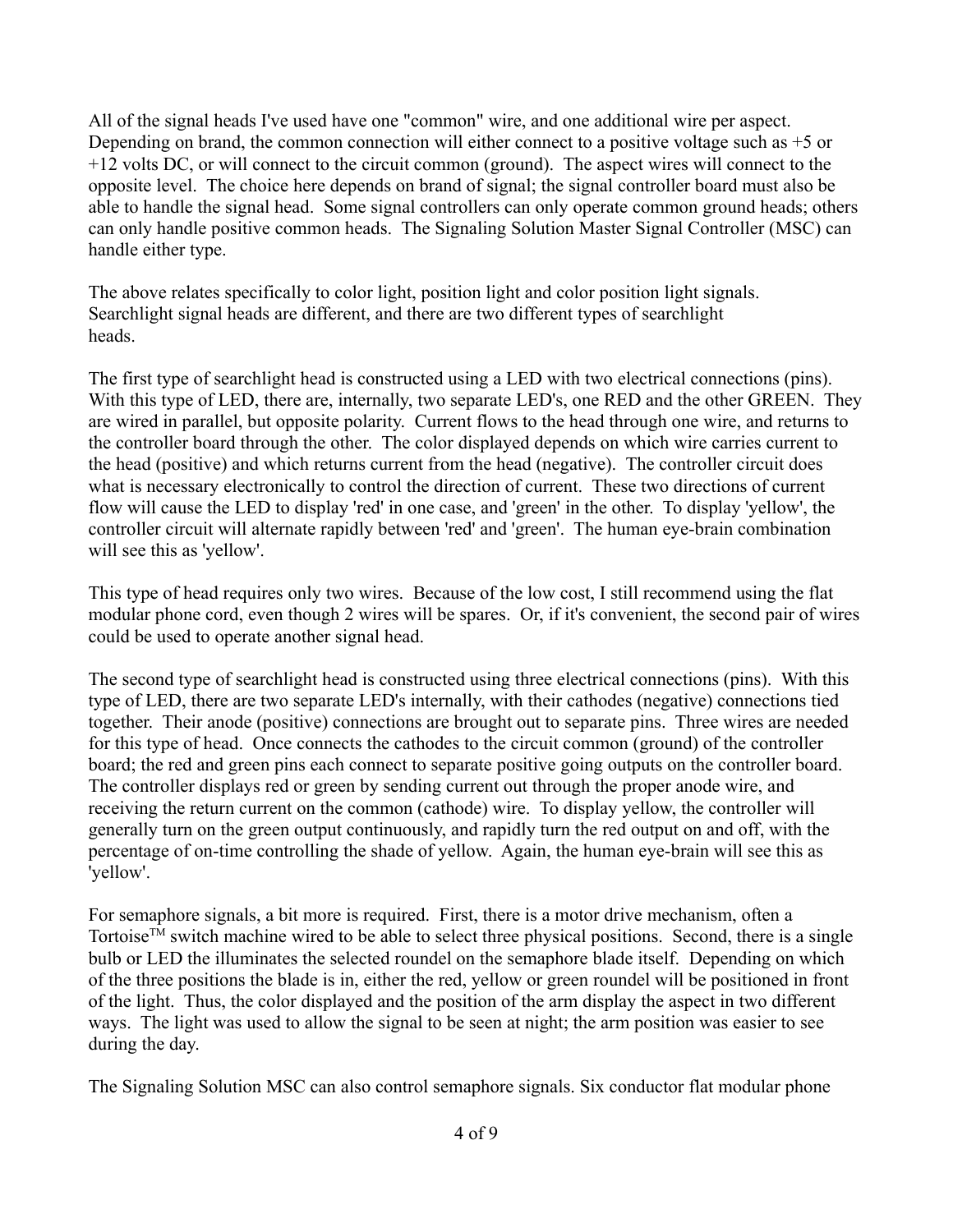cord is used. Four wires control the Tortoise(tm) or other motor drive; two wires power the bulb or LED.

The following are the recommended colors for signal head wires.

| <b>COLOR LIGHT SIGNAL HEAD</b> |              |
|--------------------------------|--------------|
| Aspect (connection)            | Wire Color   |
| <b>COMMON</b>                  | <b>Black</b> |
| <b>RED LIGHT</b>               | Red          |
| YELLOW LIGHT                   | Yellow       |
| <b>GREEN LIGHT</b>             | Green        |

| POSITION LIGHT SIGNAL HEAD     |                                     |
|--------------------------------|-------------------------------------|
| Aspect (connection)            | Wire Color                          |
| <b>COMMON</b>                  | <b>Black</b>                        |
| HORIZONTAL (red)               | Red                                 |
| <b>UPPER DIAGONAL</b> (yellow) | Yellow                              |
| VERTICAL (green)               | Green                               |
| LOWER DIAGONAL (lunar)         | White (if four aspect head is used) |

| <b>COLOR POSITION LIGHT SIGNAL HEAD</b> |                                     |
|-----------------------------------------|-------------------------------------|
| Aspect (connection)                     | Wire Color                          |
| <b>COMMON</b>                           | <b>Black</b>                        |
| HORIZONTAL (red)                        | Red                                 |
| <b>UPPER DIAGONAL</b> (yellow)          | Yellow                              |
| VERTICAL (green)                        | Green                               |
| LOWER DIAGONAL (lunar)                  | White (if four aspect head is used) |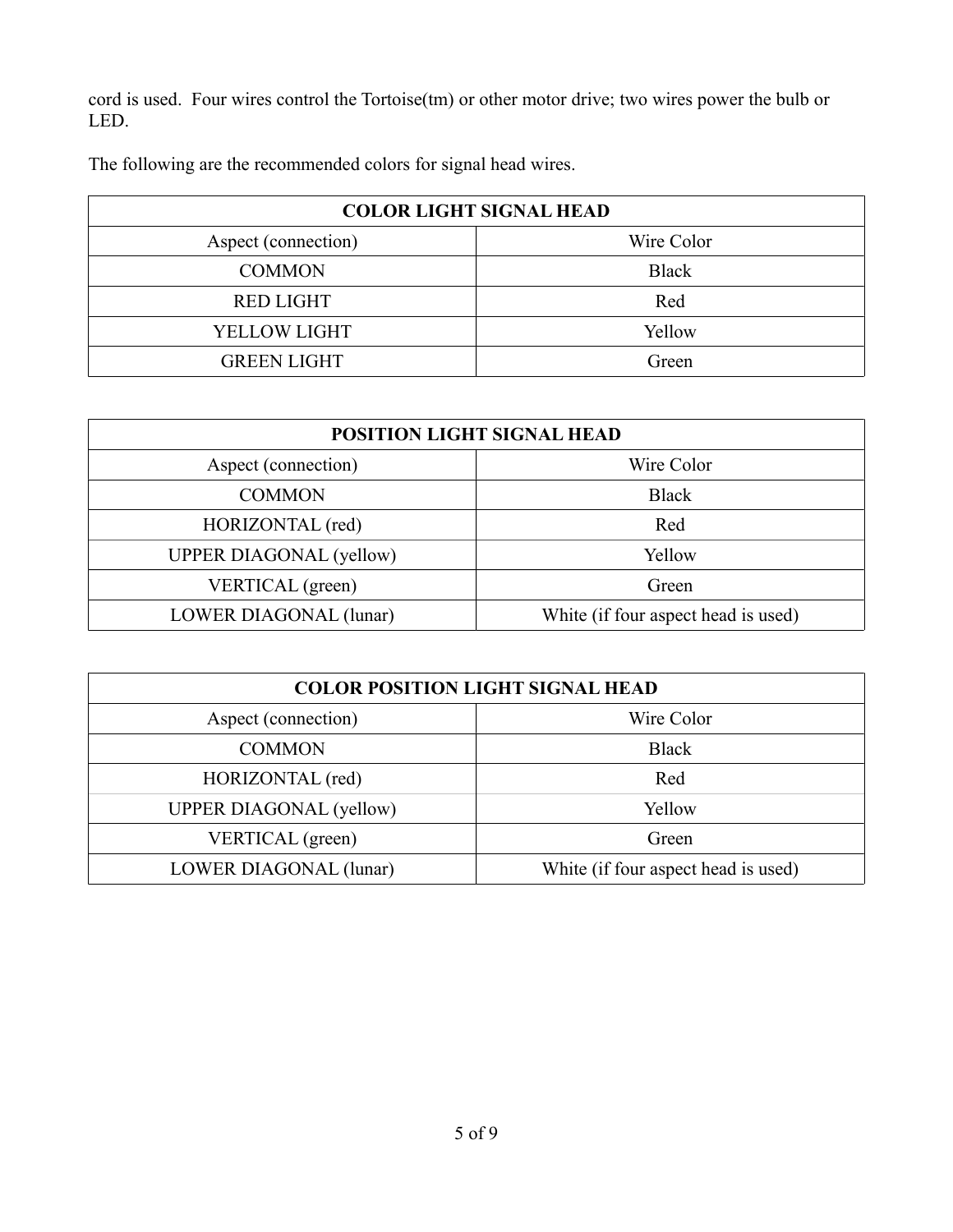| <b>SEARCHLIGH SIGNAL HEAD - 2-PIN LED</b> |                                               |
|-------------------------------------------|-----------------------------------------------|
| Aspect (connection)                       | Wire Color                                    |
| RED(1 <sup>st</sup> head)                 | Red (positive for RED, negative for GREEN)    |
| GREEN (1 <sup>st</sup> head)              | Green (positive for GREEN, negative for RED)  |
| RED(2 <sup>nd</sup> head)                 | Yellow (positive for RED, negative for GREEN) |
| GREEN $(2nd head)$                        | Black (positive for GREEN, negative for RED)  |
| RED(3 <sup>rd</sup> head)                 | White (positive for RED, negative for GREEN)  |
| GREEN (3 <sup>rd</sup> head)              | Blue (positive for GREEN, negative for RED)   |

| <b>SEARCHLIGH SIGNAL HEAD - 3-PIN LED</b> |                            |
|-------------------------------------------|----------------------------|
| Aspect (connection)                       | Wire Color                 |
| <b>COMMON</b>                             | <b>Black</b>               |
| RED(1 <sup>st</sup> head)                 | Red (positive for RED)     |
| GREEN $(1st head)$                        | Green (positive for GREEN) |
| RED(2 <sup>nd</sup> head)                 | White (positive for RED)   |
| GREEN $(2nd head)$                        | Blue (positive for GREEN)  |

| <b>SEMAPHORE SIGNAL HEAD</b> (drive motor & bulb or LED) |            |
|----------------------------------------------------------|------------|
| Aspect (connection)                                      | Wire Color |
| Bulb or LED anode                                        | White      |
| Bulb or LED cathode                                      | Blue       |

Remaining wires (red, green, yellow, black) are used to control the motor to have 3 positions for the arm. Various circuits are recommended by motor drive vendors. With multiple head semaphore signals, very low voltage (1.5v) bulbs may be series connected, while high voltage bulbs (12v) should be parallel connected. Because LED's are low voltage  $(\sim 2.3v)$  devices, they should probably be series connected.

#### SIGNAL CONTROL WIRING

Signal control wiring is used to connect the train detection circuit board outputs to the signal control board inputs. In most cases, the detection boards will have a 'common connection' that is tied to the layout common, and is also tied to the signal control board common connections. This common connection can share the layout common wire, typically a heavy GREEN wire.

The detector board 'occupied' outputs connect to appropriate signal controller board inputs. I recommend using ORANGE wires for this purpose. Since 'occupied' is normally thought of as 'red',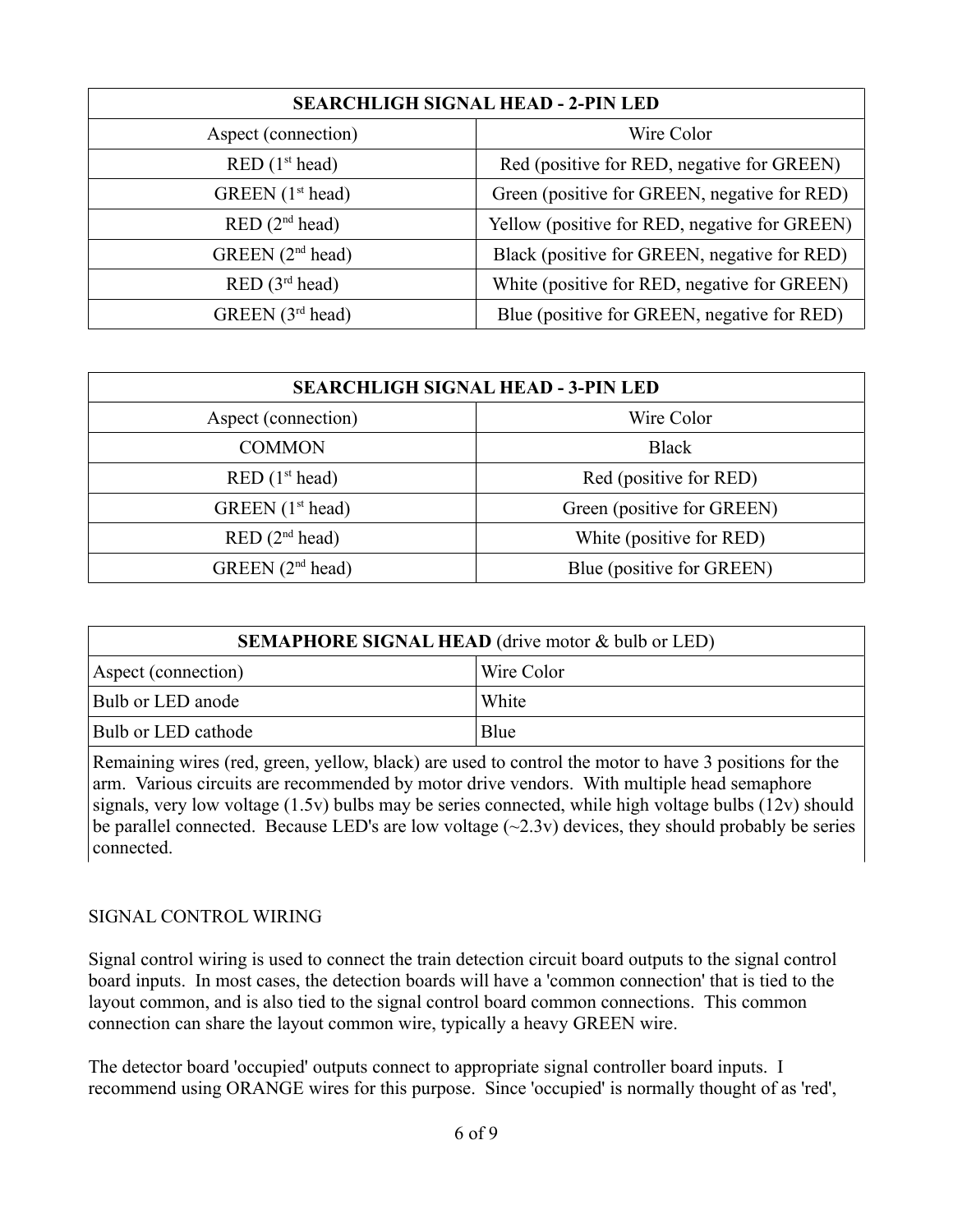and red wires go from the control board to the signals, orange seems to be a good choice, indicative of the 'red' block status condition that it carries.

Signal controller boards also often have inputs from turnout contacts so the controller can change signal aspects based on turnout positions. At least for the Signaling Solution MSC, a contact on the turnout operating mechanism is electrically 'open' when the turnout is in the 'safe' position, which usually means aligned for the main line. The contact closes when the turnout is in the 'unsafe' position, which typically means aligned for a siding or diverging route. The closed contact connects an MSC input to the layout common wire.

I recommend a light gauge black wire from the layout common to one of the switch connections, and a grey wire from the other switch contact to the appropriate MSC input. Since the current carried by these wires is less than a milliamp, very small wires, such as 26 or 28 gauge, are perfectly ok.

## OTHER WIRING

This can be a very broad topic, since there is virtually no limit to the possibilities. Attempting to list them here is impossible. Let me simply suggest that, where possible, colors other than the ones above be chosen.

Also, you can often take advantage of multi-conductor cable of various types. We discussed using flat modular phone cord for connections between signal controller boards and signal heads. I've purchased this wire with both grey and white sheath colors. If the current demands for the particular situation allow, you might want to use grey sheath modular cord for the signal head connections, and white sheath modular cord for groups of other low current connections.

Major electrical distributors such as Allied Electronics or Newark Electronics, as well as many others, often stock or can special order other forms of multi-conductor cable. A wide variety of wire gauges and wire counts per cable are available. Typically, there is a round outer sheath, and a number of individual wires, or a number of wires twisted into pairs contained within the sheath.

If your application has a lot of wires used as pairs, such as loudspeaker wires or turnout motor wires, the paired cable is suggested; if your application just needs a lot of wires connected between two locations, the individual wire form is suggested. While such cables may appear to be costly, they are actually only a little more expensive than the same number of wires run individually. They really pay off in that your layout wiring will be neater and much better organized that with huge numbers of individual wires.

## OTHER TIPS

For those of us who have not had career experience teach us how to do things right, this will mean that we must learn some new skills and techniques. Getting started may not seem to be that enjoyable or interesting, and we may have to "bite down on a stick" while reading material on good wiring practices, but we will be rewarded by years of reliable operation with minimum amounts of time spent doing trouble-shooting and making repairs. Each operating session that comes off without an electrical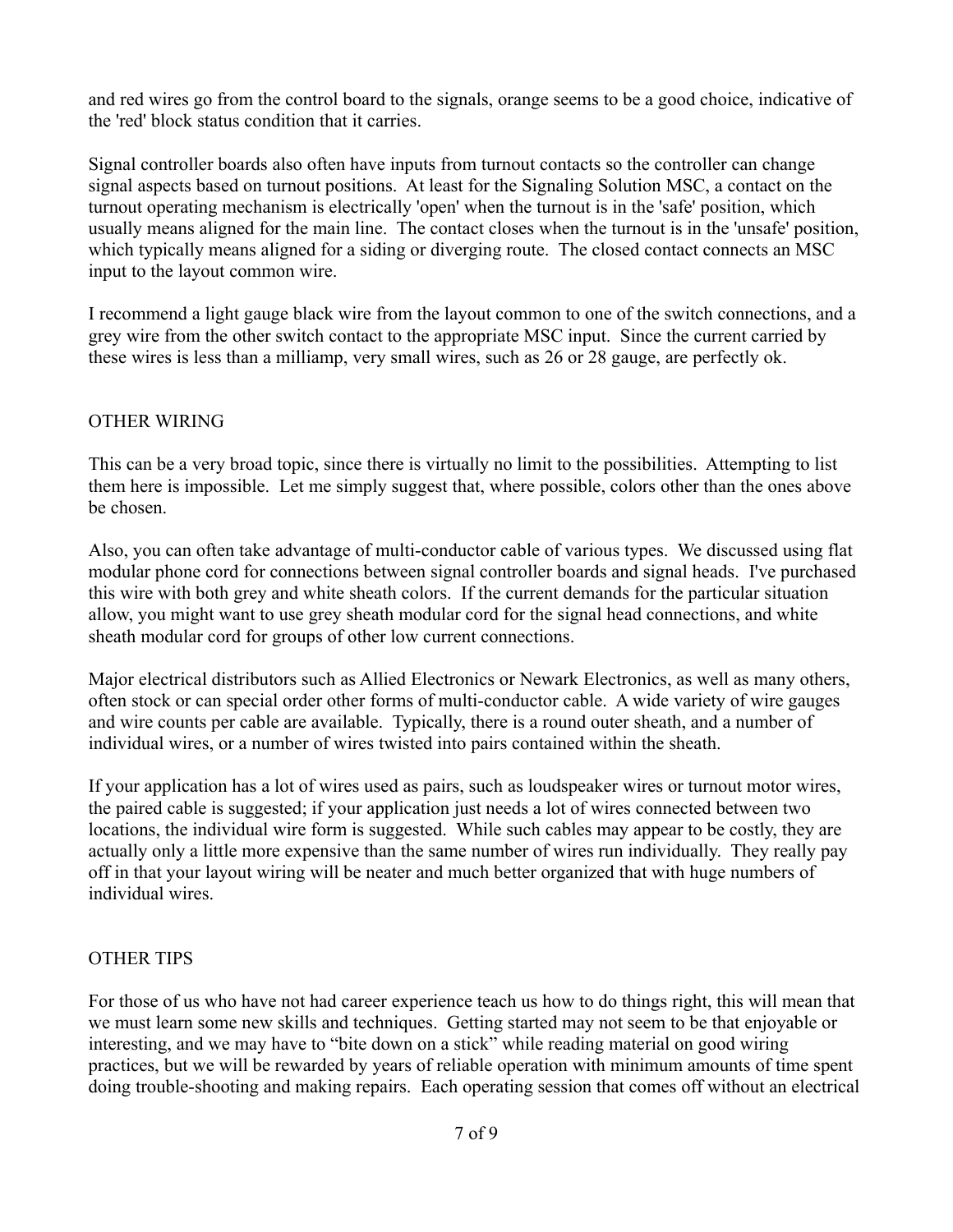hitch will be our reward for paying proper attention to the electrical details.

Color coding our wires is a step that helps us do the work correctly. When you're doing the installation, an error is immediately obvious if you see a red wire connected to a place that should only get an orange wire. True, you may have connected the wrong orange wire, but at least some of the possible problems are easy to see.

Later, when trouble-shooting a problem that just came up, you may know which wires to start checking simply by checking the color. For example, if a signal was working, but the yellow LED no longer lights, you know that you begin by checking the yellow wire from the signal controller board to the signal. That may not be the problem, but it's the first place to look.

We recommend that you keep a log book for your electrical system. Document every circuit or device you install, perhaps even include a sketch showing how the wires are routed beneath the benchwork. Label the figure in the log book, and put the same label at each end of a cable or wire. Record the wire gauge and colors used. This way, you can easily find the log book figure that has the complete picture of the circuitry you're testing, and identify precisely which wire is which.

Use strain relief devices to make sure that a tug on a wire doesn't destroy something fragile. The wires that run up a signal mast, especially for N-scale signals, are very small. The most gentile tug on a wire will pull them out or break them. For LED based signals, we recommend you use our signal mounting adapters. They are low-cost kits that include all the resistors and diodes you will need to connect the signal, and come with circuit boards to hold all the parts and provide the necessary strain relief. Best of all, the signal mounting adapter and signal can be assembled as a unit at your workbench. There, you have plenty of light, clamps to hold everything in position while you work, and no hot solder dropping on your face!

Solder lug terminal strips with various numbers of connections are manufactured by Keystone at very low cost, and are available through many electronic distributors. I use these wherever two wires join. For example, I make connections to the track by dropping a short, say 6 inch, length of bare, tinned copper wire, called "bus bar", through a small hole drilled right next to a rail. One end is soldered to the rail, and the other is connected to a lug on terminal strip right below. The feed wire, to the booster, block detector, cab select switch or layout common bus is soldered to the same lug and is then run to wherever it goes. A label in installed at the terminal strip, marked with the block identity (e.g., block 123) and rail identity (CR, DR, PR or whatever).

These same terminal strips can be used to join building light wires to the relatively heavy lighting power bus that runs from the power supply to each building. They make good strain reliefs, and provide a convenient place to connect a voltmeter to see check for voltage. And, with the wires securely soldered to lugs, you won't have to worry about bare wires being pushed around and shorting out.

The NMRA has published a data sheet that describes good soldering practices. If this is not your favorite thing, read the data sheet and practice with terminal strips attached to a piece of scrap wood. Get a little instruction from a friend who's not electrically challenged.